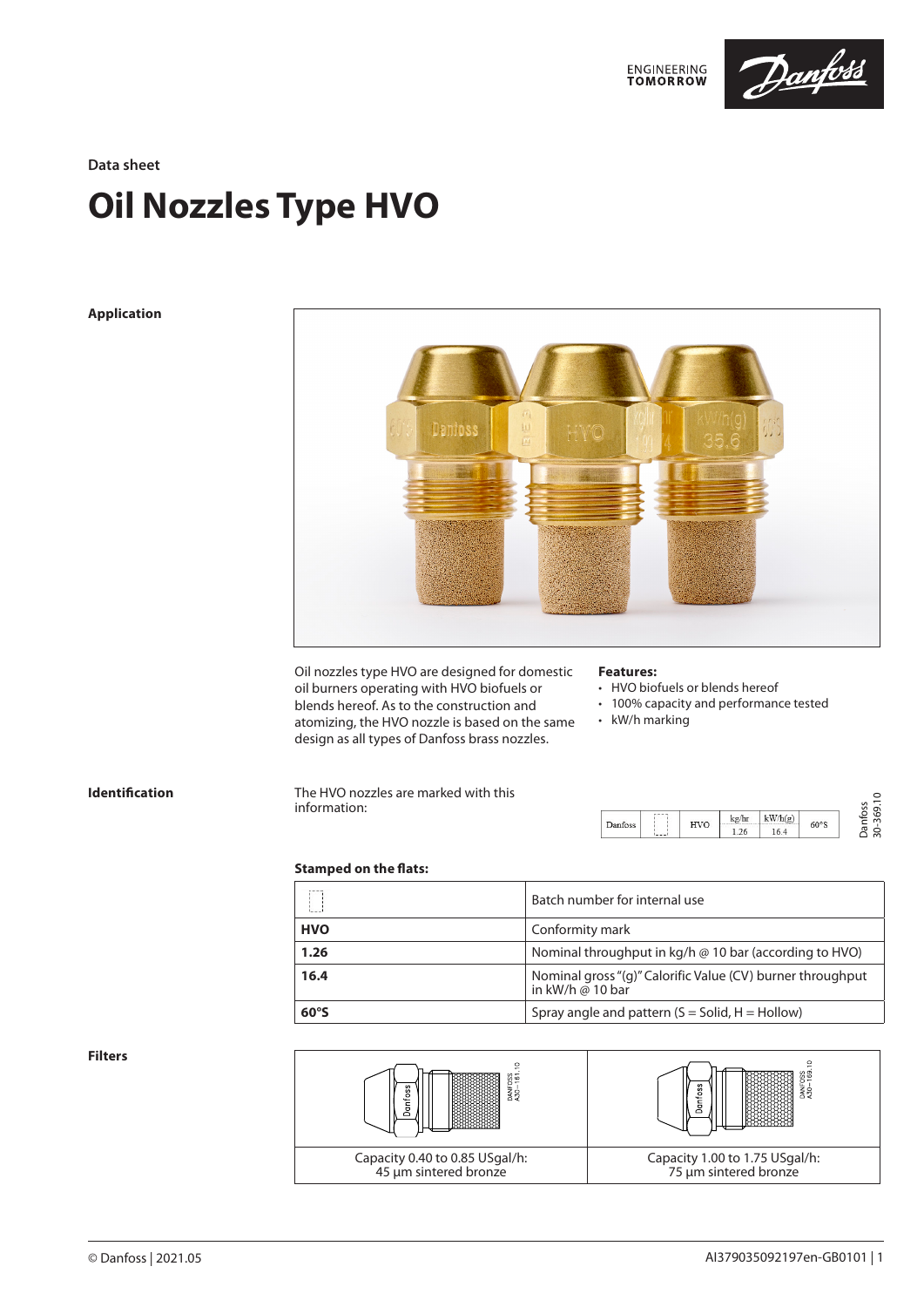

# **Data sheet Communist Communist Communist Communist Communist Communist Communist Communist Communist Communist Communist Communist Communist Communist Communist Communist Communist Communist Communist Communist Communist**

# **Technical data**

| <b>Capacity</b><br>kg/h | <b>Spray angle</b> |                              |                          |                              | <b>Capacity</b><br>kW/h |
|-------------------------|--------------------|------------------------------|--------------------------|------------------------------|-------------------------|
|                         | 60°S               | 80°S                         | $60^{\circ}$ H           | 80°H                         |                         |
| 1.26                    | 030B0604           | $\overline{\phantom{0}}$     | $\overline{\phantom{a}}$ | $\overline{\phantom{0}}$     | 16.4                    |
| 1.99                    | 030B0607           | $\qquad \qquad \blacksquare$ | $\overline{\phantom{0}}$ | $\qquad \qquad \blacksquare$ | 25.9                    |
| 2.74                    | 030B0610           | $\qquad \qquad \blacksquare$ | $\overline{\phantom{0}}$ | $\overline{\phantom{0}}$     | 35.6                    |
|                         |                    |                              |                          |                              |                         |
|                         |                    |                              |                          |                              |                         |
|                         |                    |                              |                          |                              |                         |
|                         |                    |                              |                          |                              |                         |
|                         |                    |                              |                          |                              |                         |
|                         |                    |                              |                          |                              |                         |
|                         |                    |                              |                          |                              |                         |

### **Design O-ring sealing on sizes 0.60 USgal/h and below**

- A. Disc
- B. Cone
- C. Nozzle housing
- D. O-ring
- E. O-ring adapter
- F Sinter filter

## **Bottom screw on sizes 0.65 USgal/h and above**

G. Bottom screw



Danfoss<br>30-368.10 30-368.10



# **Spray angles and patterns**

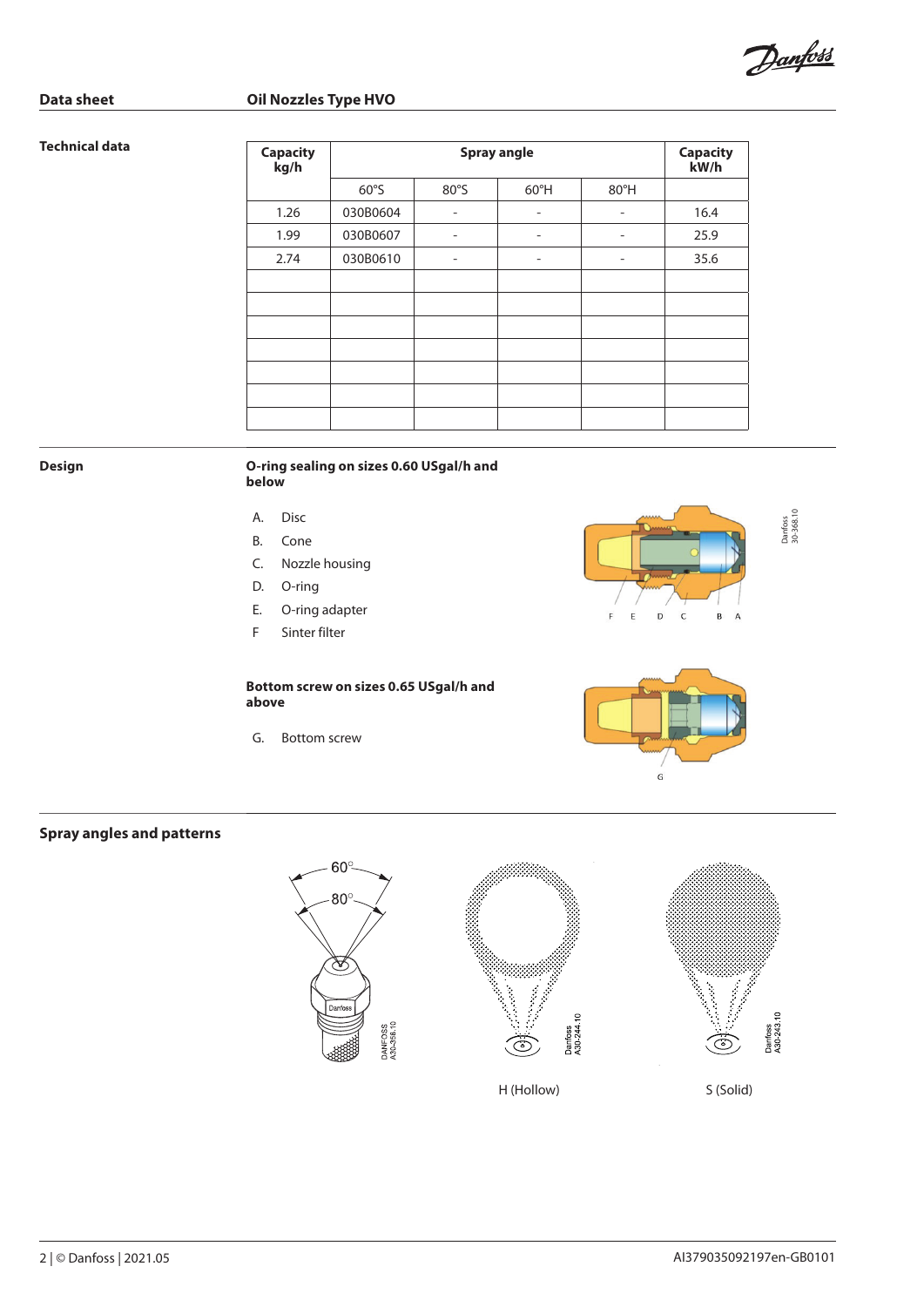Danfoss

# **Dimensions**



**Calorific Values (CV)** 

| <b>Net CV HVO Nozzle Outputs kW/h</b> |                          |           |           |  |
|---------------------------------------|--------------------------|-----------|-----------|--|
| <b>Pressure</b>                       | Nozzle capacity @ 10 bar |           |           |  |
| (bar)                                 | 1.26 kg/h                | 1.99 kg/h | 2.74 kg/h |  |
| 5                                     | 12.2                     | 17.7      | 24.0      |  |
| 6                                     | 13.0                     | 19.2      | 26.2      |  |
| 7                                     | 13.7                     | 20.5      | 28.1      |  |
| 8                                     | 14.3                     | 21.9      | 30.1      |  |
| 9                                     | 14.9                     | 23.1      | 31.8      |  |
| 10                                    | 15.4                     | 24.3      | 33.5      |  |
| 11                                    | 15.9                     | 25.4      | 35.1      |  |
| 12                                    | 16.5                     | 26.4      | 36.4      |  |
| 13                                    | 16.9                     | 27.4      | 37.9      |  |
| 14                                    | 17.4                     | 28.5      | 39.2      |  |
| 15                                    | 17.8                     | 29.2      | 40.6      |  |
| 16                                    | 18.2                     | 30.2      | 41.7      |  |
| 17                                    | 18.6                     | 31.0      | 43.0      |  |
| 18                                    | 19.1                     | 31.8      | 44.1      |  |

| Gross CV HVO Nozzle Outputs kW/h |                          |           |           |  |
|----------------------------------|--------------------------|-----------|-----------|--|
| <b>Pressure</b>                  | Nozzle capacity @ 10 bar |           |           |  |
| (bar)                            | 1.26 kg/h                | 1.99 kg/h | 2.74 kg/h |  |
| 5                                | 13.0                     | 18.9      | 25.5      |  |
| 6                                | 13.8                     | 20.4      | 27.8      |  |
| 7                                | 14.6                     | 21.9      | 29.9      |  |
| 8                                | 15.2                     | 23.3      | 32.0      |  |
| 9                                | 15.9                     | 24.6      | 33.8      |  |
| 10                               | 16.4                     | 25.9      | 35.6      |  |
| 11                               | 16.9                     | 27.1      | 37.3      |  |
| 12                               | 17.6                     | 28.1      | 38.8      |  |
| 13                               | 18.0                     | 29.1      | 40.3      |  |
| 14                               | 18.5                     | 30.3      | 41.8      |  |
| 15                               | 19.0                     | 31.1      | 43.2      |  |
| 16                               | 19.4                     | 32.1      | 44.4      |  |
| 17                               | 19.8                     | 33.0      | 45.8      |  |
| 18                               | 20.3                     | 33.8      | 47.0      |  |

AI379035092197en-GB0101 **Danfoss** | 2021.05 | 3